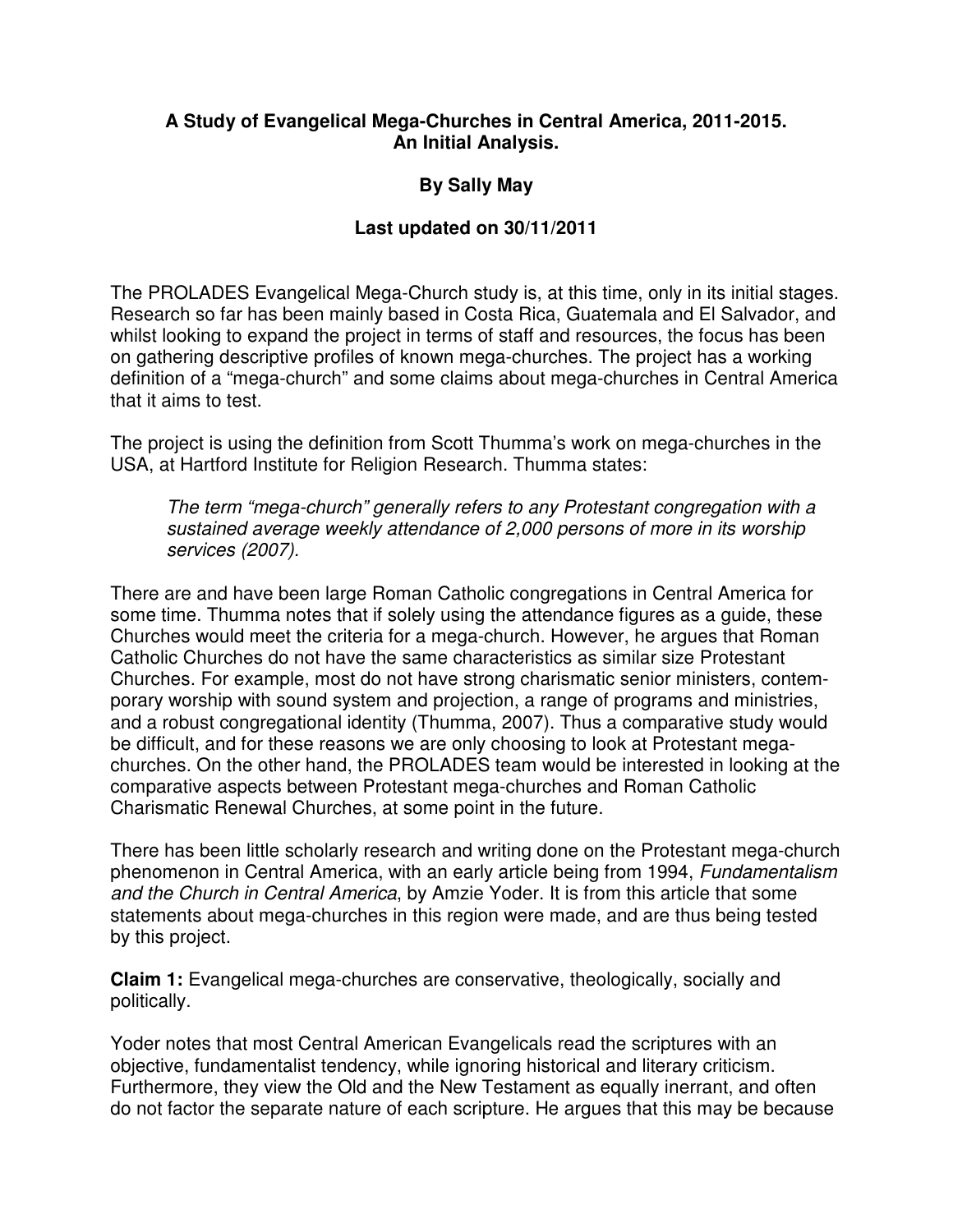Evangelical Christians in Central America have often been a rejected or persecuted religious minority (Yoder, 1994, 47). This has been observed since the early 1960s and Evangelicals refer to Biblical authority as an explanation for their 'aggressive evangelization' of all who are not part of their specific religious movement (Yoder, 1994, 48).

**Claim 2:** Evangelical mega-churches in Central America are predominantly Pentecostal, Charismatic or Neo-Pentecostal.

**Claim 3:** Evangelical mega-churches have a strong tendency toward sectarian exclusiveness that promotes dogmatism and fanaticism.

Yoder observes that Central America has hundreds of different denominations all working in a competitive and individual manner, mostly as a result of doctrinal controversies. Each Church lays claim to the guidance of the Holy Spirit, and issues of control and power among leaders have led to painful Church splits (Yoder, 1994, 48).

**Claim 4:** Evangelical mega-churches have leadership structures that are very hierarchical and authoritarian.

Hierarchical leadership structures are based on a literal interpretation of the Bible (Yoder, 1994, 48). Church leaders with the most charisma, marketing skill and crowd management capabilities are the most successful at maintaining leadership. Furthermore, while they may be a professional in a secular field, most have very limited formal theological training. The incomes of these pastors are to everyone's envy and perpetuate inequality (Yoder, 1994, 48-9).

**Claim 5:** Evangelical mega-churches are predominantly composed of members with little education and who are at lower socio-economic levels of society.

The majority of members have little education and see Church as their best hope to counteract their socio-economic status (Yoder, 1994, 48).

**Claim 6:** Evangelical mega-churches preach and teach the prosperity gospel, of health, wealth and happiness that promote capitalism and the free enterprise system.

Yoder argues that these Churches focus on teaching that God will financially bless those who faithfully give their tithes and offerings (1994, 48). The gospel of prosperity is an important element to justify affluent lifestyles related to the public and political world. Wealth is perceived as proof of God's approval and poverty as evidence of spiritual failure (Yoder, 1994, 49).

**Claim 7:** Evangelical mega-churches support right-wing political parties and government.

These churches have a tendency towards a conscious alignment with political systems in order to promote the Church's religious goals and agendas. Evangelicals aspire for political party roles and several evangelicals have gained office (Yoder, 1994, 49).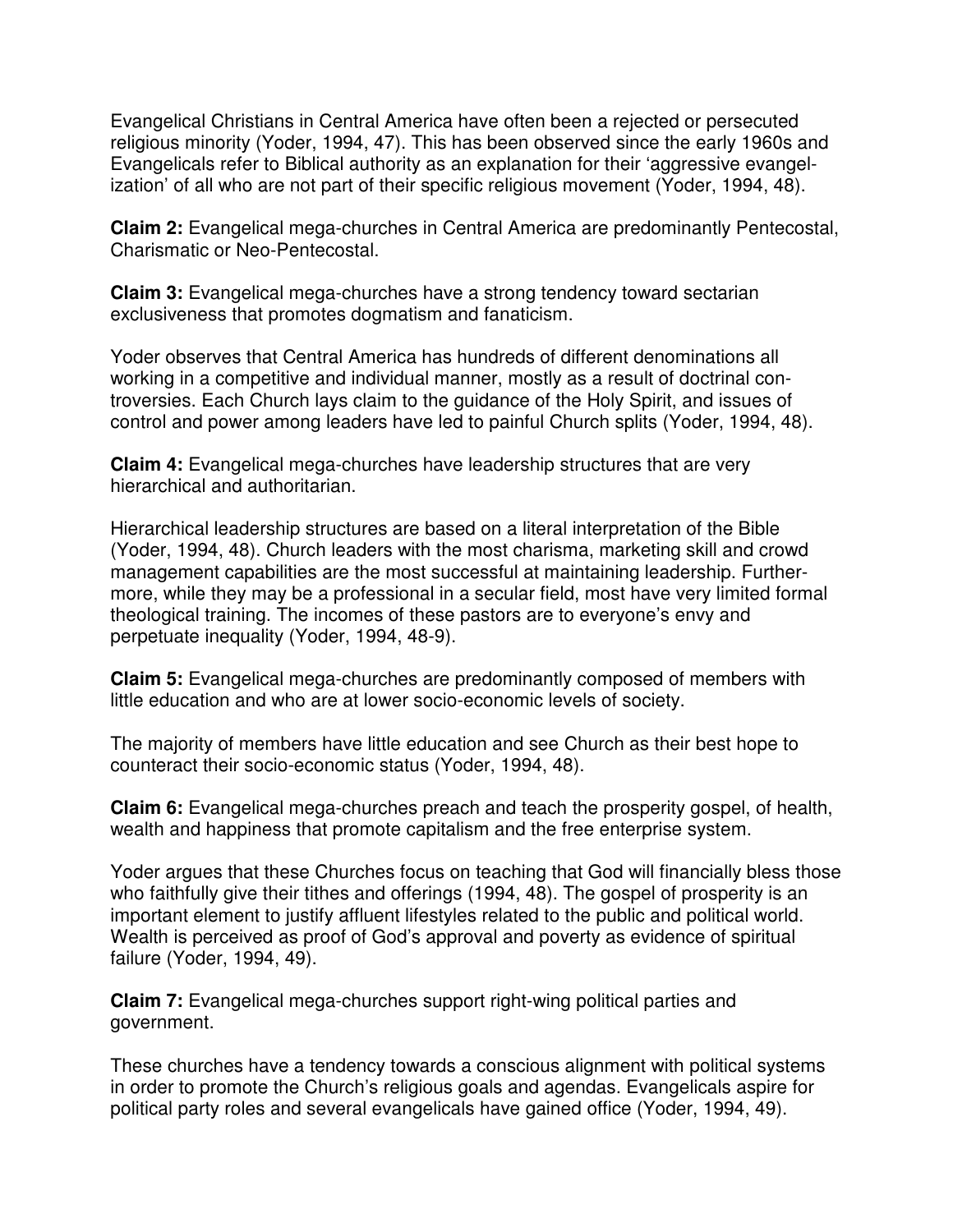It should be noted that the Yoder article is thin on references and outside sources. He gives no evidence for his claims, with no reference to specific Churches or countries in Central America. In addition this article is over fifteen years old. I will continue to look at other more recent scholarly work surrounding the Evangelical mega-churches in Central America, to determine if the research that has been completed since, corresponds with these claims.

A more recent article (2009) on mega-church efforts in international development, highlights how United States Churches are 'awakening to the importance of tackling poverty and social issues, even as they continue to focus on evangelism' (Gramby-Sobukwe/Hoiland, 2009, 104). There is a new emphasis on the Church members engaging in hands-on ministry as opposed to funding more professional development agencies. This has been a part of the shifting nature of Christian missions, including an increasing awareness of the evangelical community's engagement with society beyond evangelism (Gramby-Sobukwe/Hoiland, 2009, 104-5). This article presents another key theme that may be tested when studying mega-churches in Central America. Are these communities, in a similar way to those in the United States, becoming more mobilised on issue of social justice?

I will use the observations of Dr. Clifton Holland from his research, and other field work carried out elsewhere in Central America, to test these claims. This work is only supposed to create initial analytical conclusions. Follow up visits to the Churches in question, and over a sustained period of time will be necessary. In addition, the conclusions I make will come with limitations, and will only represent the small sample of Churches I am dealing with here. The conclusions should certainly be built upon or reexamined at a later date. I hope that this work will serve as a useful starting document for the wider project, and one that gives some sense of the current scholarly work surrounding this issue.

# **Protestant Mega-churches in Costa Rica**

The PROLADES fieldwork on the San José Metro Area mega-churches will follow some research done by O. Segura Guzman on two local mega-churches. His thesis (2010) dealt with issues of assimilation into these Christian communities and how welcoming Churches are to new-comers. He compares two mega-churches, one Pentecostal and one non-Pentecostal, with a house Church and a Jehovah's Witness community. Although the thesis brings up some interesting issues about Church growth and desertion, which may be useful for this project, I will be limiting myself to looking at his first-hand research of the two mega-churches.

# **Vida Abudante, Coronado**

The Vida Abundante is located in the suburbs of San José, originally founded in 1993 as a house Church, it is a now a mega-church with a weekly attendance of 4,500, with 750 of these being children. The Church places an emphasis on family issues. The Vida Abundante in San José is a mother Church to four others in Costa Rica, one located in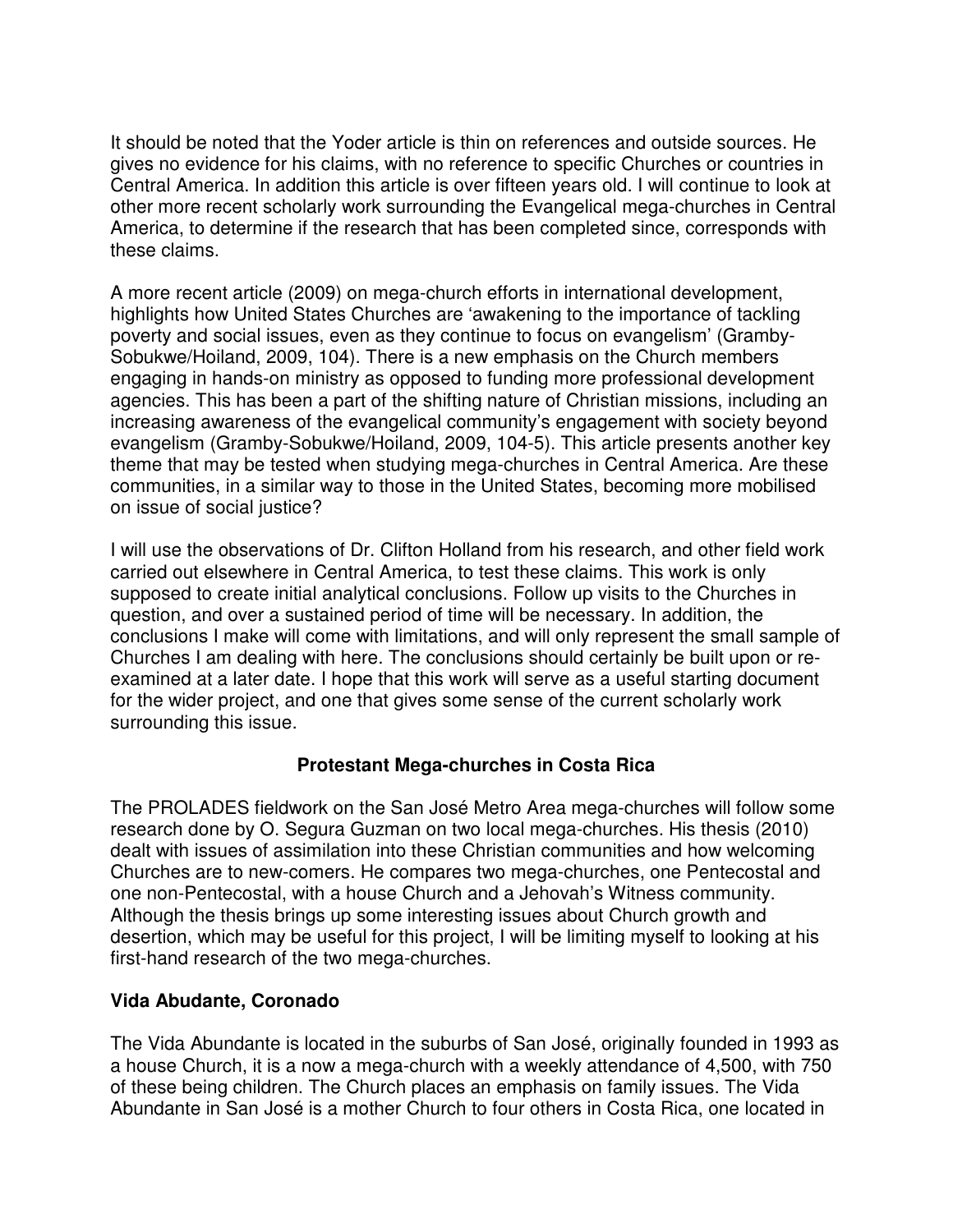Miami, and one in New York State. It is one of the few non-Pentecostal mega-churches in the country (Segura Guzman, 2010, 180).

The Church holds four services: Saturday, 7-9pm; Sunday, 8-10am, 10.30-12pm, 5- 7pm. Segura Guzman notes that there are security measures in the car parks, and an elementary school which serves as a Christian education centre on weekends. The main sanctuary can seat 1,350 people. He notes that surrounding the entrance of the Church there were stands selling Christian books, Bibles, snacks and bags of groceries which could be purchased and given to the needy families in the area (Segura Guzman, 2010, 101). The Vida Abundante hold several conferences a year, which are weekend long and also focus on family issues. There are also weekly small groups and a newcomer orientation once every two months (Segura Guzman, 2010, 103).

The service is comprised of songs, video announcements and a sermon. Segura Guzman noted that the sound and lighting were minimal, although every service was transmitted live via the Church's website. Pastors and worship leaders were dressed casually and he notes 'like any other mega-church in the country it is mainly attended by middle and upper class people' (Segura Guzman, 2010, 102). He summarises that the main values of the congregation include, a 'Christ centred Church with an evangelical theology', and maintain a Christian leadership modelled on Jesus. Apart from these values, Segura Guzman notes that there is no defined doctrine or liturgy (2010, 105). The sermons usually centre on popular psychology and self-help (Segura Guzman, 2010, 119).

The senior pastor, main pastors and elders had not received any formal theological training. The leaders promote themselves as a Church with a leadership of humility rather than of financial corruption, which is their view of the other mega-churches in Costa Rica (Segura Guzman, 2010, 107-8).

# **Analysis: Vida Abundante, Coronado**

In terms of the Vida Abundante being theologically and politically conservative (Claim 1), the fieldwork does not focus on political loyalty. Segura Guzman notes that there is no real traditional theological message; the values and content of the sermons that he notes are not particularly conservative.

Segura Guzman states that unlike the majority of mega-churches in Costa Rica, this Church is non-Pentecostal. Thus Vida Abundante does not support Claim 2, but his statement about other mega-churches in Costa Rica does. More research is needed to determine if Vida Abundante is the exception to the rule.

The field work suggests that Vida Abundante subscribes to sectarianism (Claim 3), Segura Guzman notes that, being an independent Church, they criticise other megachurches of 'financial corruption'. However, concerning the claim that sectarianism leads to dogmatism, it is less convincing, as the writer goes to lengths to demonstrate that this Church has no official dogma. 'A good member would know more about self-help than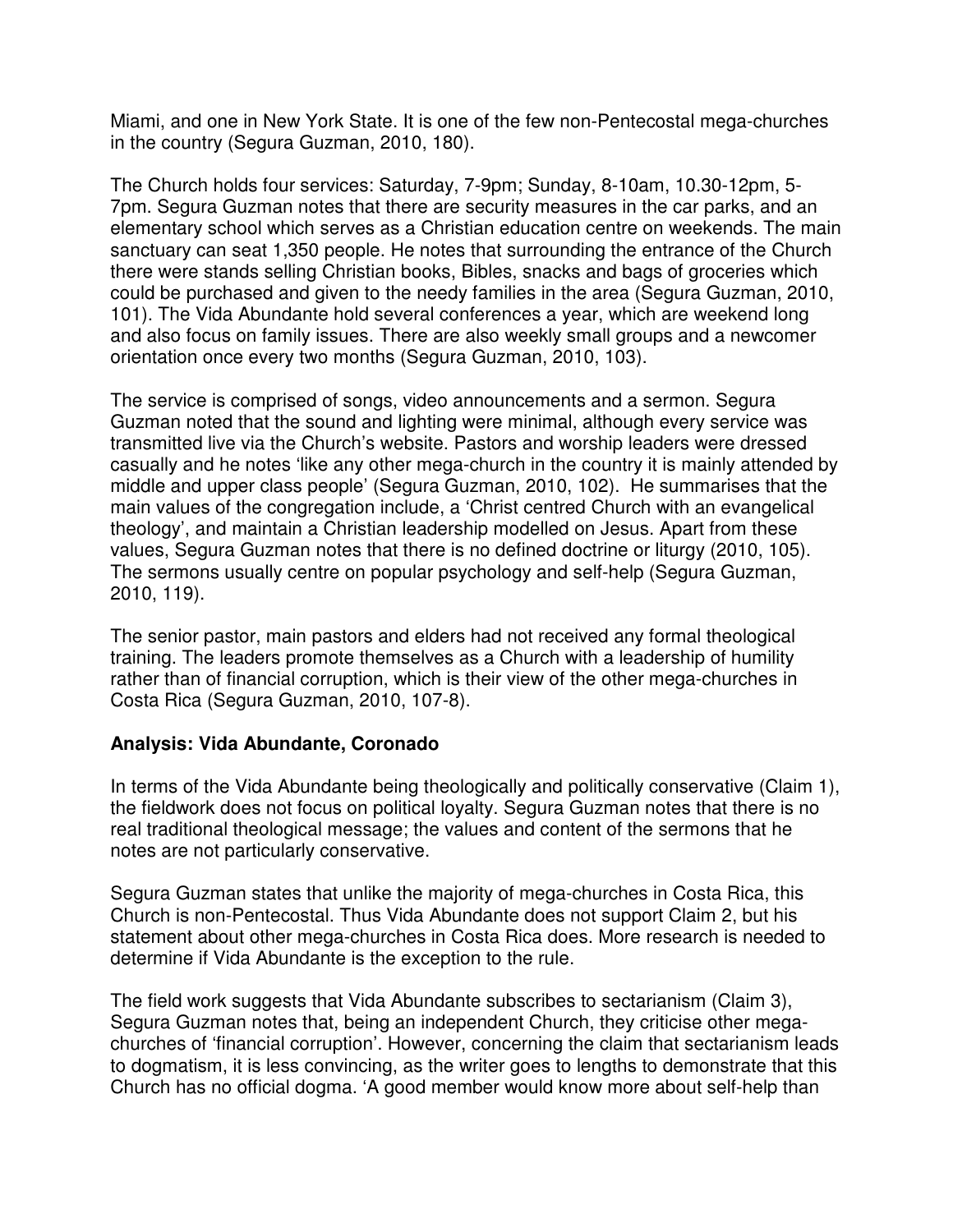the scriptures' (Segura Guzman, 2010, 187), although this concept, over time could come to constitute a dogma in itself.

The account suggests that the leadership structure at Vida Abundante does function in similar ways to other mega-churches (Claim 4). Segura Guzman notes a hierarchy from the senior pastor, to main pastors, worship leaders and ordinary Church members. In correspondence with Yoder's claim, these leaders have little or no theological training. It is not clear from the fieldwork what standard of life the leaders of the community maintain, only that they preach a leadership of humility. This value follows that these leaders should not, therefore, have an extravagant income that promotes inequality.

Segura Guzman's work disproves Claim 5, by noting that 'like any other Church in the country' it is attended by middle and upper class people. This also suggest that the other mega-churches in Costa Rica will follow the same pattern.

Perhaps uncommonly, this mega-church does not teach the prosperity gospel as part of its founding values (Claim 6). However, Segura Guzman does not expand on the content of the sermons, which he notes is comprised of 'popular psychology and selfhelp'.

The only reference to the Church's role in social justice in the community was the bags of food sold for the poor in the neighbourhood. This suggests that the Church has some sense of the needs of their local community, but it is unclear how much this motivation affects day to day Church life.

# **Centro Evangelistico de Zapote**

The Centro Evangelistico de Zapote was once an Assemblies of God Church, but in 2002 became independent. It was originally founded in 1985 and today it has a congregation of 6,800 people that regularly attend services. Service times: Sunday, 7.30am, 10am, 5pm; Tuesday, 7pm. As one enters the Church there is a small book store/ information centre, where one can buy CD copies of the sermons and teachings (Segura Guzman, 2010, 154). The Church leaders are two senior pastors and then associate pastors. There is an elementary school as part of the building, which on Sunday is used for Sunday School. The Sanctuary seats 1,800 in both pews and chairs, and Segura Guzman notes that the music and sound system were good quality (2010, 155). According to a pastor, this Church is mostly for high and middle-class people, with an emphasis on younger generations (2010, 169).

Each worship service begins with one of the pastors spending at least fifteen minutes urging the congregation to speak in tongues and 'claim their miracle'. Segura Guzman notes that in this particular service the pastor spoke in tongues, over loud music, with no interpretation (2010, 156). Meanwhile people come to the altar, where ushers are on hand with blankets in case someone is 'slain by the spirit' and fall into an 'immodest pose'. During this time the praise music from the band begins, and increasingly more people came to the altar. Segura Guzman viewed the pastor as 'pushing' rather than 'motivating' people to experience the spirit (2010, 157). The first forty minutes of the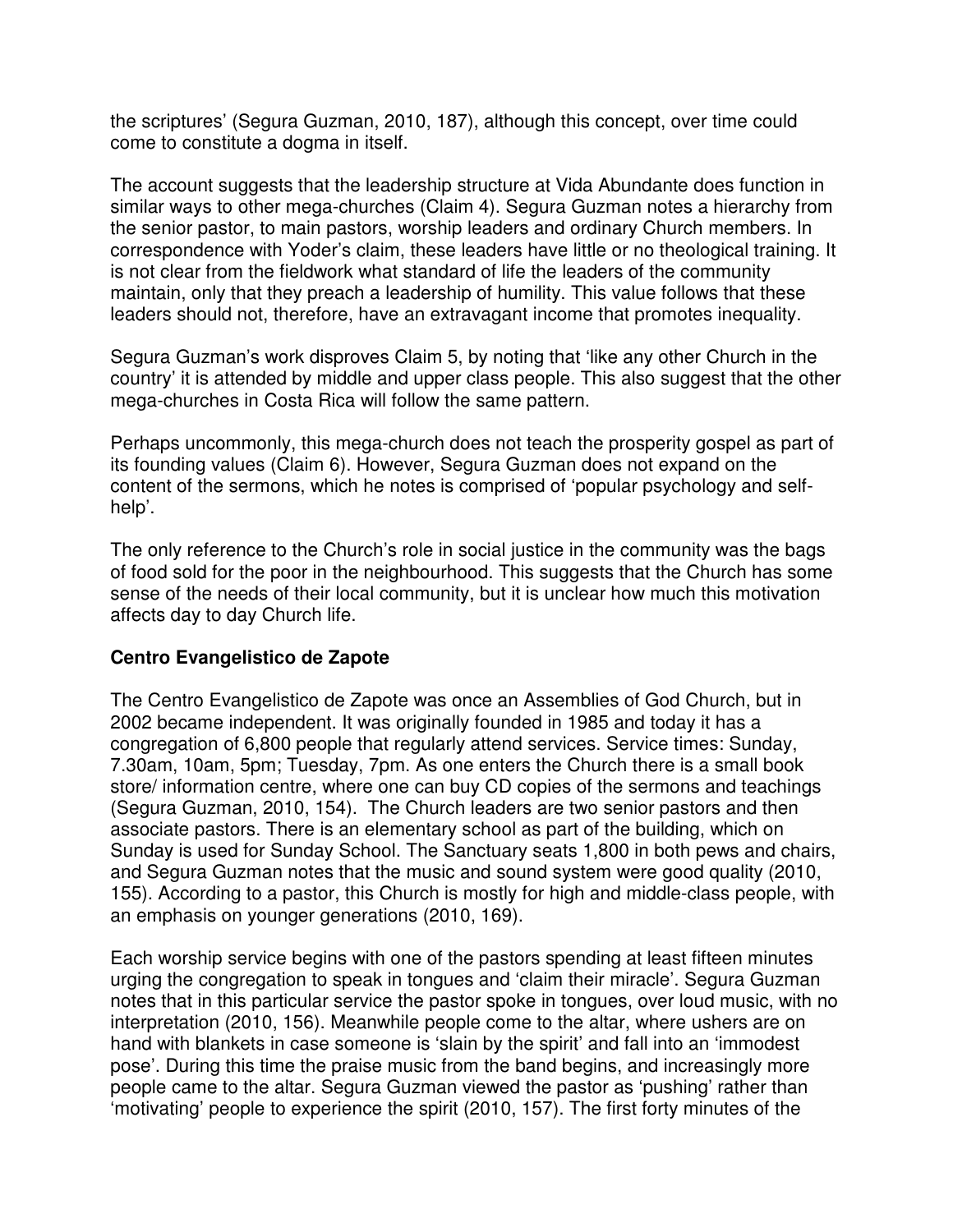service is comprised of this praise, then follows the sermon, and after this an altar calling for anyone who had accepted Christ into their lives. Names were taken and registered (Segura Guzman, 2010, 157-8).

The Tuesday service was reported to have more of a 'concert style', but again with a similar motivation to speak in tongues. The congregation, first women and then men took their offerings and tithes, and placed them on the floor of the altar. Segura Guzman noted that if one tithed, they were then due to receive a miracle (2010, 159). In addition to these services, every Monday-Friday at 6.30pm the Church had a paid television program that is broadcast in Costa Rica, this program is effectively an edited version of the weekly service. The Church is linked with television stations in the United States, and the program is also broadcast across Latin America. Some services are also available in audio on the internet (Segura Guzman, 2010, 160).

It was reported that the Church focused on evangelism, with mission activities being 'the most important thing'. In addition there is the belief that 'addiction based on demonic oppression' is the cause of all 'sin and disease' (Segura Guzman, 2010, 163-5). The smaller cell groups called 'La Vision' have a larger emphasis on prosperity theology. However, the sermons were always centred around topics of prosperity and miracles. Segura Guzman notes that a good member of this Church learns how to become a miracle hunter, constantly seeking miracles of prosperity (2010, 179).

# **Analysis: Centro Evangelístico de Zapote**

Centro Evangelístico de Zapote does seem to be conservative in theological terms (Claim 1), if one includes the practice of speaking in tongues, and that the devil is considered to be the source of sin. Their emphasis and practices also revolve around the importance of mission. It is unclear if they are fundamentalist in their views on scripture, and again the fieldwork does not speak to political allegiances.

In support of Claim 2, the Centro Evangelístico de Zapote is a neo-Pentecostal Church.

This Church does demonstrate some sectarianism (Claim 3), as it broke away from the Assemblies of God. However, the research does not expand upon why this happened, and how in any way the theology or practices of the Church may have changed.

In a similar way to Vida Abundante this Church is mostly made up of middle and upper class members, which again disproves Yoder's Claim 5.

The prosperity gospel is clearly key theme for this Church, as well as emphases on tithes and offerings in exchange for miracles (Claim 6). In this case adherents would believe that wealth is a sign of God's favour. The leadership, which again seems hierarchical (Claim 4), is not described as being affluent or otherwise. However, in a Church that places such emphasis on the prosperity gospel, it would follow that senior pastors would be wealthy.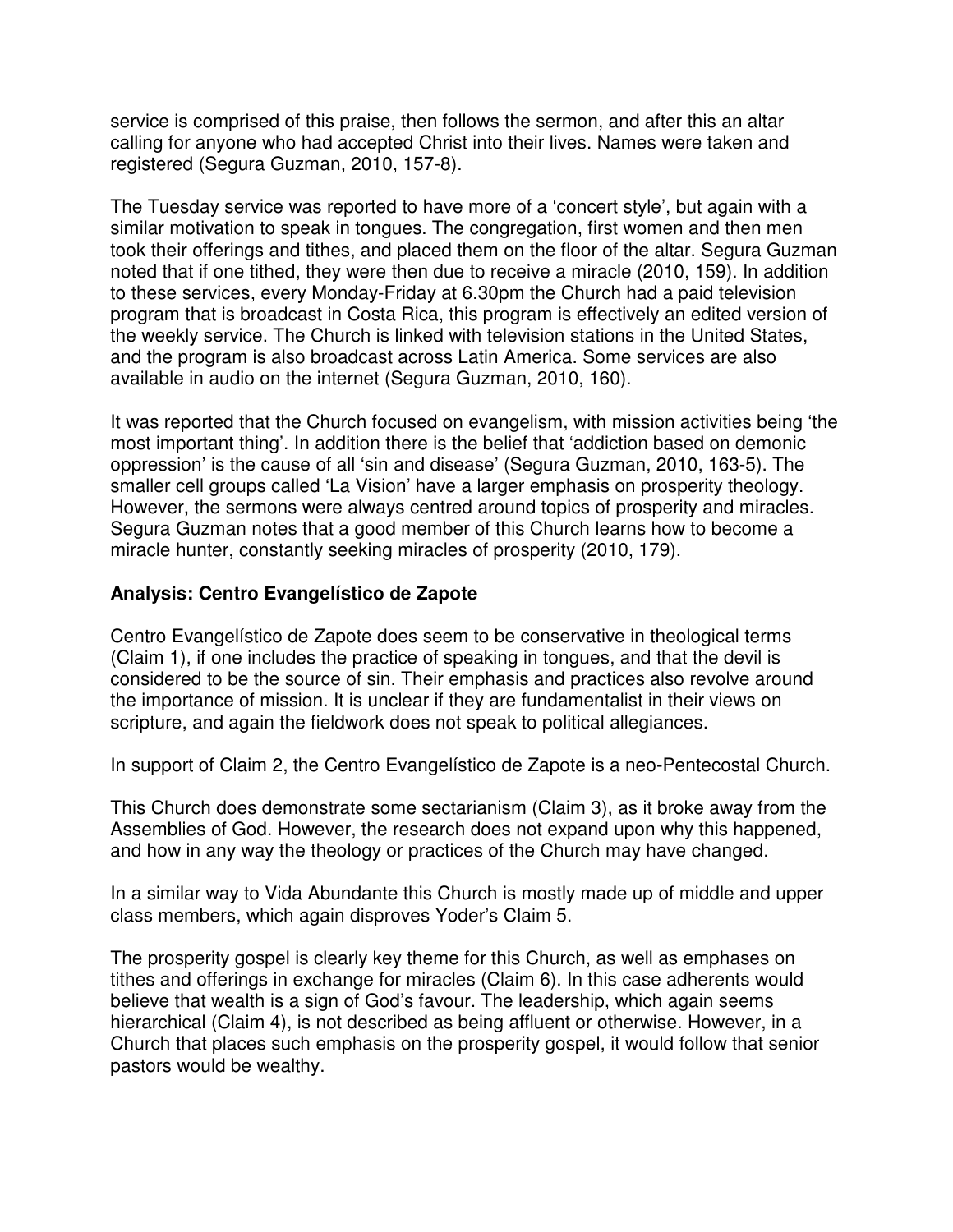There is no mention in the fieldwork of the Church's potential interest in issues of social justice. The emphasis on mission in Costa Rica and elsewhere suggests that this may be more important at this time than other community concerns.

# **Protestant Mega-churches in Guatemala**

Some initial fieldwork on mega-churches in Guatemala has been carried out by PROLADES director Dr. Holland, but a more extended discussion can be found in the thesis of Israel Ortiz (2007). This work mainly focuses on the rise of Neo-Pentecostal Churches in Guatemala and how they are involved in social justice work. For a wider discussion of these Church's social action this article is valuable, but for this project I will, again, be solely looking at mega-church profiles.

# **The Christian Fraternity (La Fraternidad Cristiana)**

Pastor Jorge Lopez started the Christian Fraternity with a small group of families in 1978. In 1979 he and his small group of committed members began to hold worship services in a room of a hotel in Guatemala City. As the congregation began to grow they moved several times to larger spaces until in February 1991 a new building was inaugurated, with a capacity for 3,500 people (Holland, 2011, 35). Accelerated numerical Church growth made this congregation one of the first mega-churches in the country, with 12,000 members by 1999. The same site is home to a bilingual school, a medical clinic, and a Sunday school. The Church celebrates three services on a Sunday, and maintains a number of cell groups to encourage growth (Ortiz, 2007, 72).

In the early 2000s, the Church leaders purchased another larger property, and built a new Church complex with an auditorium seating 12,200. It was inaugurated in 2007 (Holland, 2011, 35).

The congregation considers itself to be a fraternal community where Christian love is expressed and which functions according to the order established in the Bible. They claim that they have never received any economic resources from outside the country, as they have a national leadership and their own financial support. The emphasis is on a Church for the family, and many families attend the worship services (Ortiz, 2007, 71). The Church has developed some evangelical and compassionate ministries to support children and those in prison (Ortiz, 2007, 72).

Ortiz does note that other local evangelical leaders criticize this type of mega-church due to the great quantity of 'economic resources that are used up and the lack of great social projection towards the members' (2007, 72).

# **Iglesia El Shaddai**

Another local Church, El Shaddai started as a house Church in 1982 but was officially established in 1983 by pastors Harold and Cecelia Caballeros. El Shaddai experienced accelerated growth in less than two decades. There are now twenty-five El Shaddai Churches in Guatemala and fifty affiliated Churches in other countries. El Shaddai has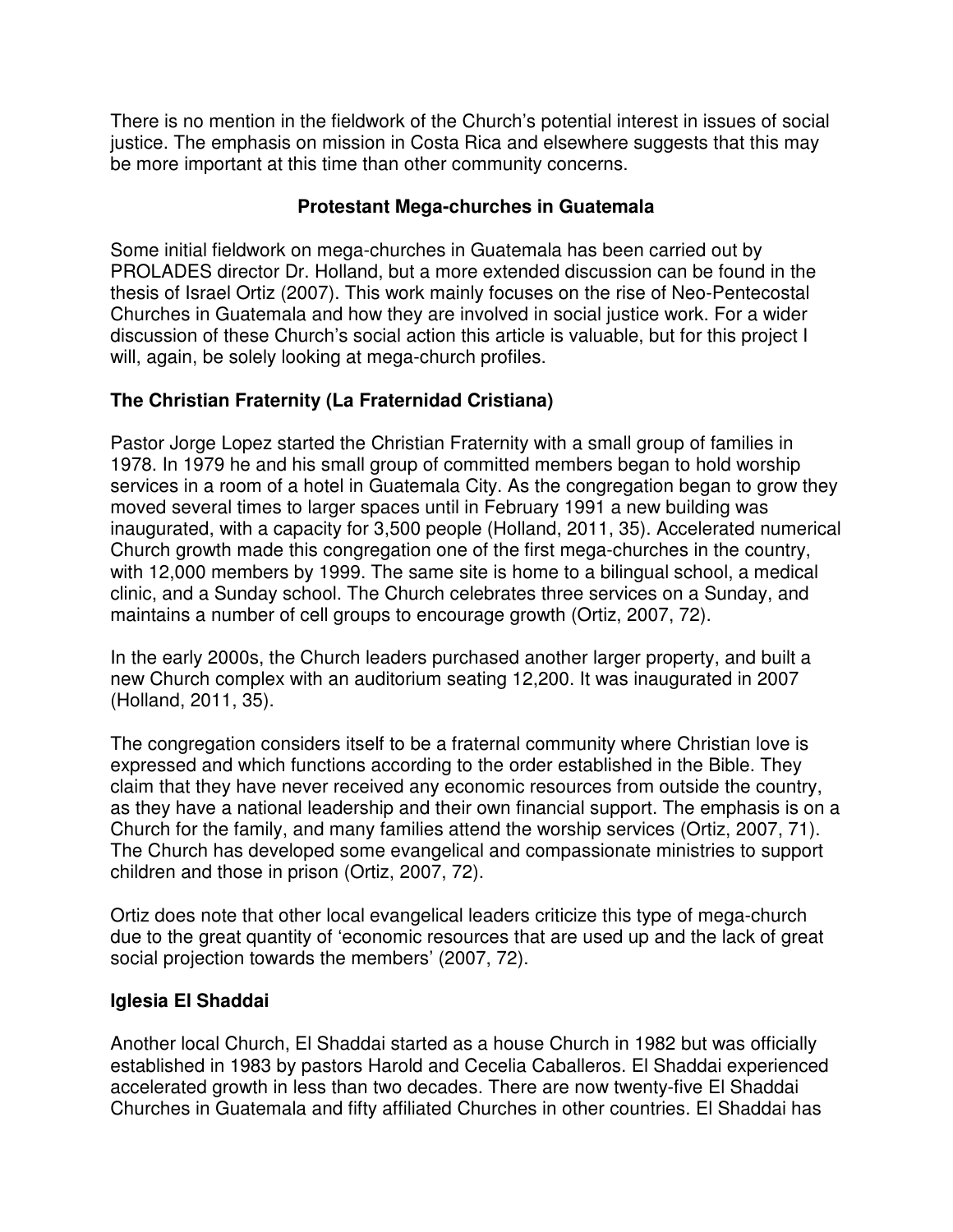its own radio station and a series of schools, including a bilingual school in Guatemala City. Membership is composed of middle and upper class people (Ortiz, 2007, 72-3). The main auditorium seats about 5,000 people and the cumulative number of Sunday worshippers is approximately 4,700. There are several buses that bring people in from the greater metropolitan area of the city. At this time Cecelia Caballeros is the senior pastor of El Shaddai after Harold resigned to pursue a political career. It is reported that Church attendance declined after Cecelia Caballeros took over leadership (Holland, 2011, 16).

El Shaddai maintains relations with other foreign Churches and entities like the Counsel of International Church Growth Directors, in Seoul, Korea. Former Guatemalan President Serrano Elias was a member of this Church before becoming President (Ortiz, 2007, 73).

# **The Showers of Grace (Misión Cristiana Evangélica Lluvias de Grace)**

The Showers of Grace emerged out of the National Presbyterian Church, and was founded in November 1984 with the aim of becoming part of the evangelical community (Ortiz, 2007, 74). The Church was established by Edmundo Madrid Morales, who became one of the 'new apostles' in the New Apostolic Reformation movement, which is considered to be Neo-Pentecostal. The main auditorium seats 5,000 people but with an estimated weekly attendance of 4,700. The Church has a large parking lot, but fifteen to twenty buses that bring people in from around Guatemala City. The Church also sponsors 960 cell groups throughout the week (Holland, 2011, 25). At least four members of the pastoral team had studied Theology at the Mariano Galvez University (Ortiz, 2007, 74).

The Church's key doctrine is the baptism of the Holy Spirit. The pastor is the maximum authority in the Church and the majority of members belong to working class and poor families. The same team have recently founded a Church aimed specifically at higher classes in a residential zone of Guatemala City. The Church is characterised by a special emphasis on growth and promotion of cell groups (Ortiz, 2007, 75).

# **The Family of God Church (Iglesia de Jesucristo La Familia de Dios)**

The Family of God Church was founded in June 1990, when it boasted just 400 members but now has 10,000 belonging to middle and working classes. The senior pastor's testimony and preaching on television has been a key element for recruiting new members, and the Church experienced a period of growth and expansion. Despite the charismatic Pentecostal orientation of the Church, the senior pastor studied at the Central American Theological Seminary (SETECA), which is historically linked to the conservative non-Pentecostal Central American Mission (Ortiz, 2007, 76).

In 1991 the Church acquired land and rented a radio station, in 1992 the group founded the Neo-Pentecostal Biblical Theological Seminary. Furthermore, in 1994 the Church bought a television station from the government, which now provides 24-hour programming all over the country (Ortiz, 2007, 77). The main Church building seats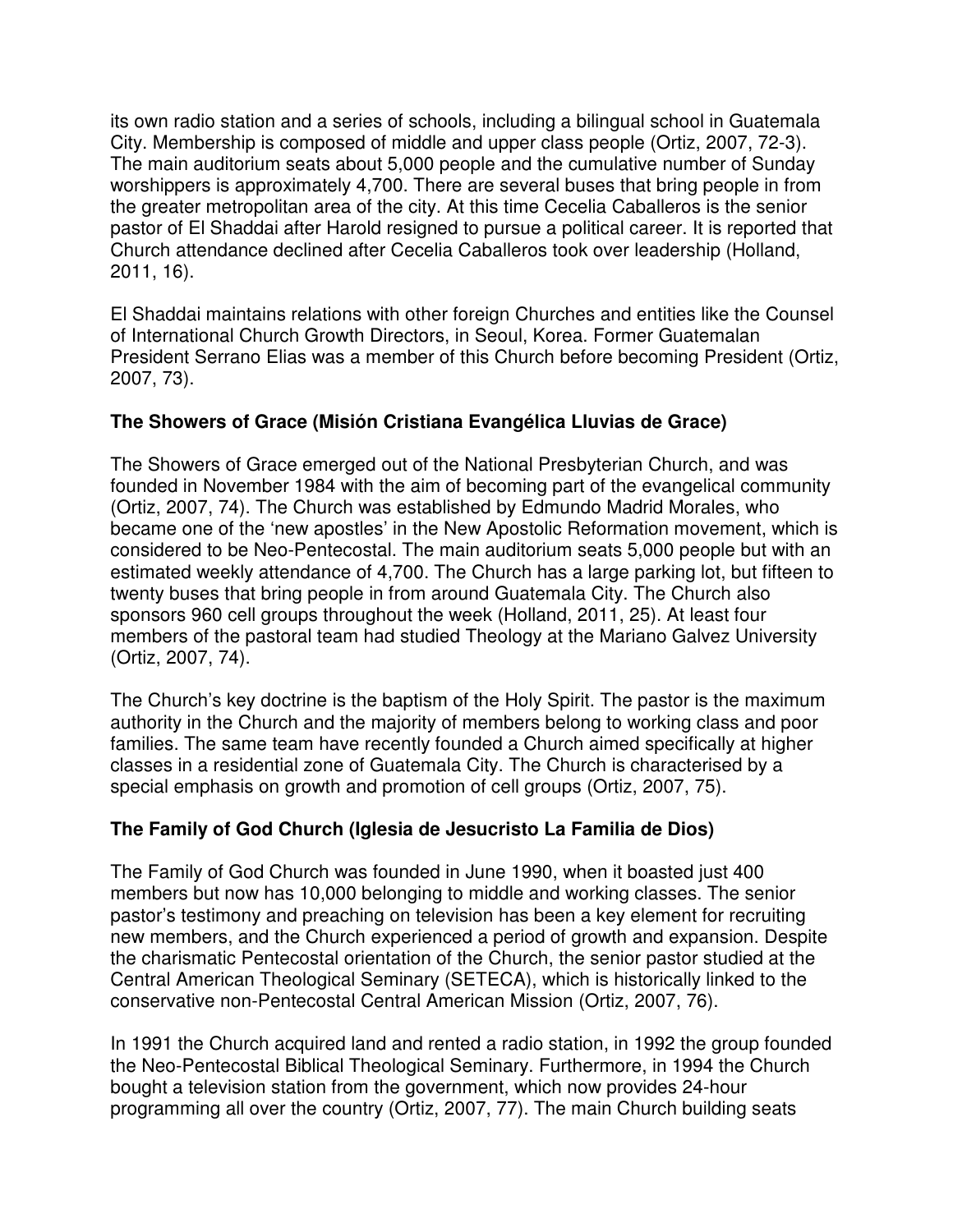5,000 and the main Sunday service is at 10am, it is reported that rented buses bring attendees from neighbouring areas (Holland, 2011, 33).

Ortiz notes that there have been criticisms of this Church for their emphasis on exchanging spiritual and material blessings as a way of raising funds (2007, 77).

## **Analysis: Guatemalan Mega-churches**

The research available at the present time for the Guatemalan context is mainly Church profiles. Thus these accounts do not focus on the extent that the Churches are theologically, politically and socially conservative (Claim 1). Nevertheless, all these Guatemalan mega-churches are characterised as Neo-Pentecostal, with a strong charismatic focus, which is considered conservative in itself. Ortiz sums up that these Churches:

… place importance on evangelism, spiritual warfare and prosperity theology. Some lay people are involved in political parties and trying to get political power, they believe they are contributing to the spiritual and social development of the country (2007, 111).

These theological characteristics would be considered conservative, although he does not expand on particular political or sociological ideology. One could assume that considering the nature of these Churches, these aspects would also follow a conservative tendency.

The focus of Ortiz' thesis was solely on Neo-Pentecostal Churches in Guatemala so although all the Churches above support Claim 2, more research is needed to test this claim fully.

Some of these Guatemalan Churches are independent, but nearly all have emerged out of another denomination, little in Ortiz' research demonstrates how or if the Churches criticise others (Claim 3). However, Ortiz does note that there have been criticisms about the Family of God Church, and the Christian Fraternity, concerning financial corruption, and some from local evangelical leaders.

In accordance with the other mega-churches studied Ortiz' research presents evidence that these Churches maintain hierarchical leadership structures (Claim 4). Senior pastors are usually the supreme authority, for example Ortiz notes this when presenting the Showers of Grace Church. However, unlike the Churches studied in Costa Rica, some of the pastors have been trained in theology, for example, the Family of God Church and the Showers of Grace. In terms of their relative income compared to adherents, Ortiz does not mention this. However, he does note that the Christian Fraternity has been criticised for not using their economic resources for their members. It would be worth investigating whether these resources go to the pastors instead.

In reference to Claim 5: mega-church members are mainly of lower socio-economic status, there is only one Church in this study to support that – The Showers of Grace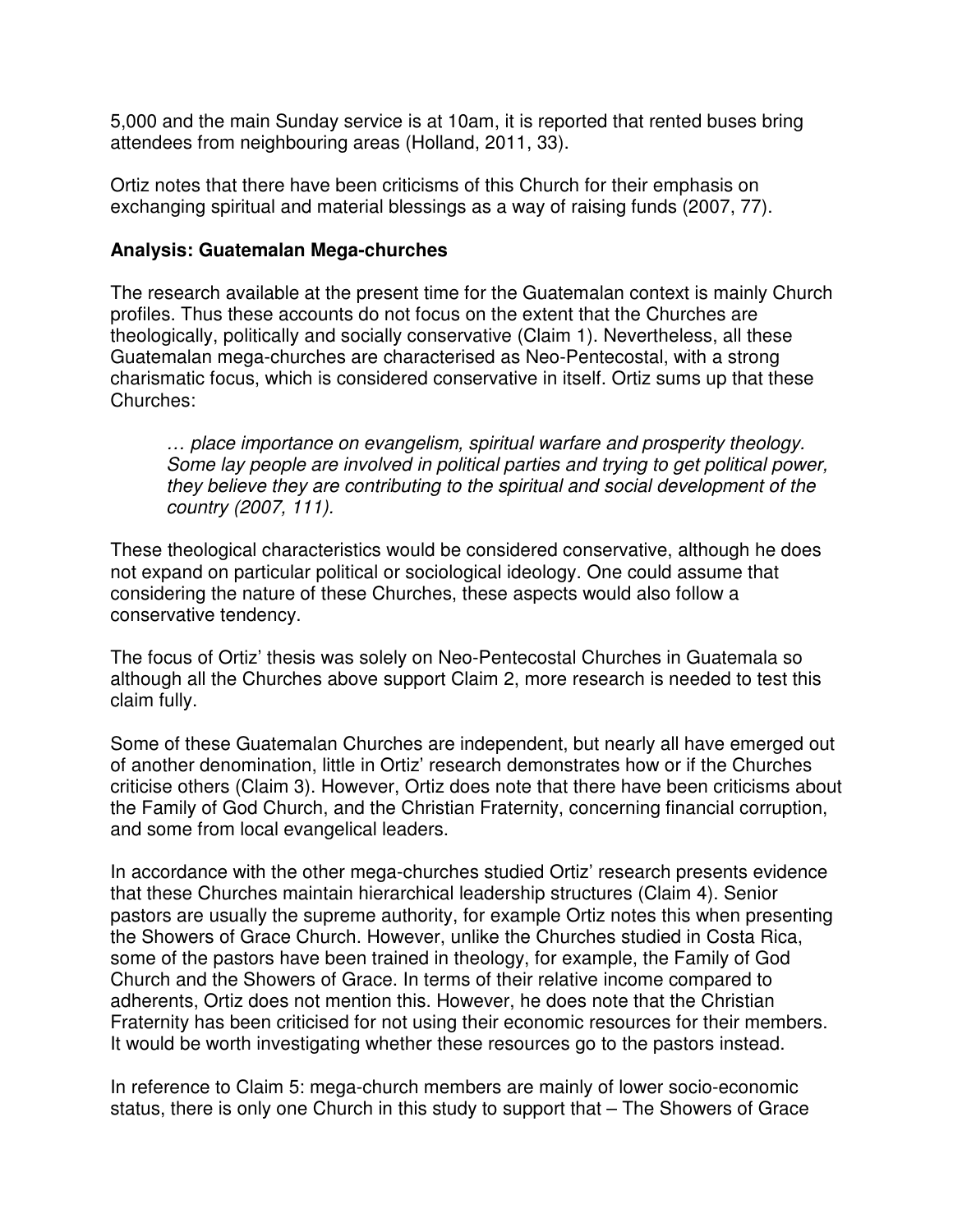Church. However, even this Church is branching out into upper and middle class neighbourhoods. The rest of the Churches notes cater to the latter social group. Despite his findings, Ortiz still notes that catering to upper and middle class groups is different than in 'the rest of Central America' (2007, 79).

These Neo-Pentecostal Churches certainly place an emphasis on prosperity theology (Claim 6). Criticisms have been made against the Family of God Church and the Christian Fraternity, for the way they raise and spend funds, based on spiritual promises. Ortiz, in general, has placed emphasis on the prosperity gospel, but more research is needed to look into the smaller differences between the Guatemalan Churches.

The accounts of these mega-churches do suggest that at least some are involved politically in Guatemala (Claim 7). Indeed, evangelicals have been involved in national Guatemalan politics for some years. Harold Caballeros of the El Shaddai Church is pursuing a right-wing political career. However, it is unclear if the Church itself is affiliated with right-wing ideology and furthermore if this right-wing ideology represents all ordinary members who attend the Church.

## **Conclusion**

I will conclude by noting some common themes found in this sample of Churches and trends noted by other scholars. All the Churches studied here are distinct and keep their own differences, and the project recognises this. However, it is possible and important to draw out the similarities and assess them in total.

### **Leadership**

The sample of Churches studied demonstrates that these mega-churches tend to have hierarchical leadership structures. It is unclear from a lot of the profiles how privileged the pastor's standards of living are. Thus more research is needed on this issue, and the wider leadership practices within each Church, in order for us to examine if leadership of these Churches does promote inequality of believers. Furthermore, if there is a notable difference between Churches in which the leaders have received official theological training and those which have not.

Segura Guzman notes that it is becoming a trend for the wives of pastors also to become pastors, even if they do not share the pulpit. The mega-church is a family affair, and all members of the family find good, paid professional jobs within the Church structure (2010, 194-5). An example from the Churches studied would be El Shaddai, in which Cecelia Caballeros took over as senior pastor from her husband. However, in this case it seems she did take on the preaching and general running of the Church. Women also have more liberty to be leaders in these Churches, in comparison to more traditional Churches in the Central America (Ortiz, 2007, 94).

In terms of leadership, the only way for a regular member to go up the ladder of leadership is by practicing adulation of higher level leaders. One needs to show unconditional support and service (Segura Guzman, 2010, 195).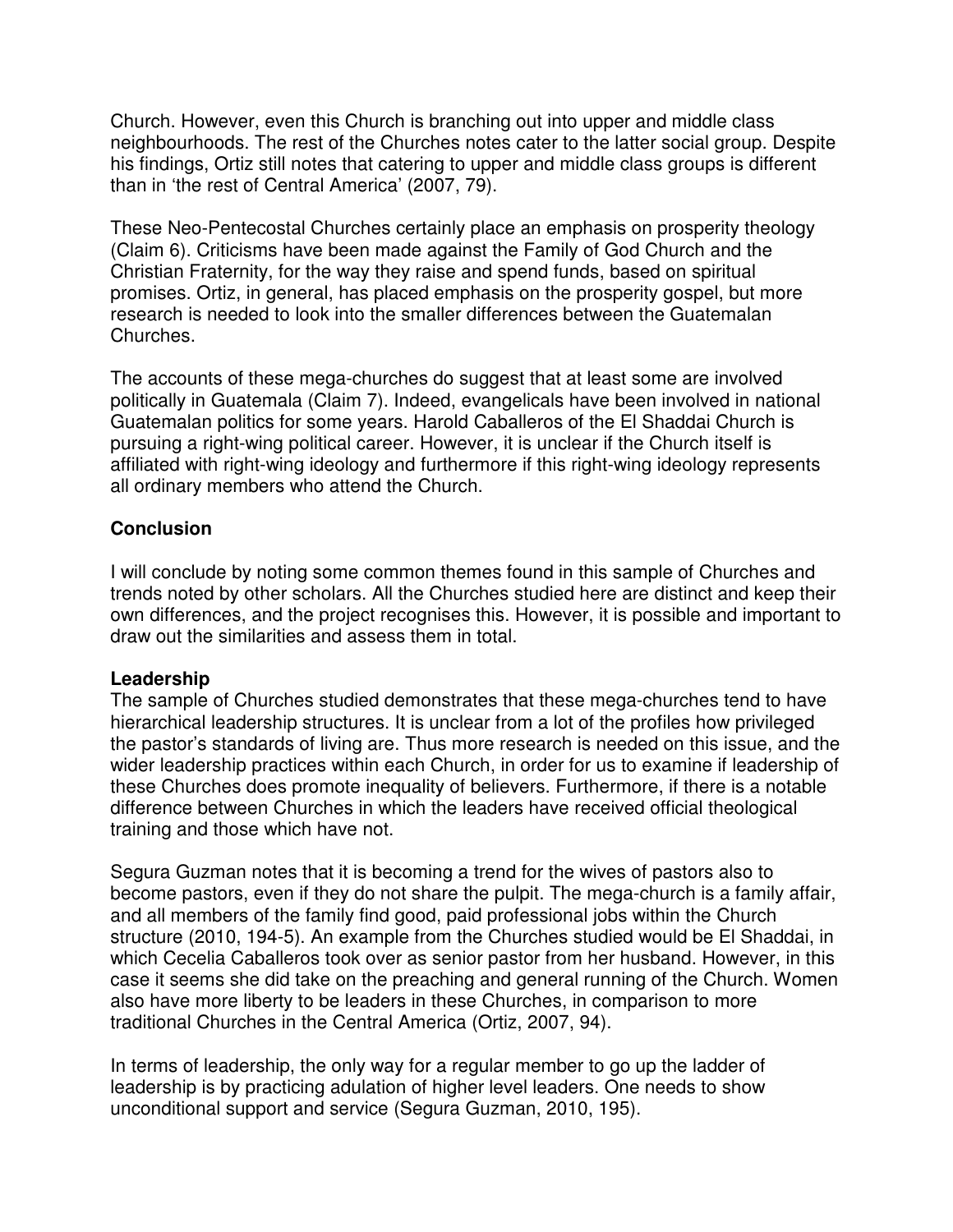#### **Socio-economic status**

There are few mega-churches in this sample that cater to a lower-middle socioeconomic class. The initial evidence suggests that Claim 5 is perhaps out of date, and that mega-churches, at least in Costa Rica and Guatemala are almost solely catering to the middle-upper socio economic class.

Segura Guzman highlights that the main market for mega-churches is middle class professionals. He poses the question: is the gospel becoming a middle class ideology in Costa Rica, and are lower classes being reached by evangelical Churches? (2010, 278). The same evidence was highlighted by Ortiz, who notes that the Churches he studied are also unusually middle class. Others middle class Churches in Central America, including: 'Amor Viviente' in Honduras; 'Centro Cristiano' and 'Ciudad de Dios' in Costa Rica; 'Iglesias de la Amistad' and 'Castillo del Rey' in Mexico City and Monterrey, and 'Iglesia Fuente de Agua Viva' in Puerto Rico (Ortiz, 2007, 79).

Ortiz likens the Guatemalan Showers of Grace Church to those Brazilian Neo-Pentecostal Churches, which are found among the working classes (2007, 80).

#### **Worship Style**

The general worship style of these mega-churches does stress a charismatic experience. There tends to be a big band, a sound system and an emphasis on music and singing. In depth research needs to be carried out to evaluate if the worship style is a large factor in attracting people to these Churches, and what members are gaining from this sort of worship style.

The worship in these Churches mixes with a series of charismatic experiences within the established pattern of service. It is in this context the members have a religious experience. Worship allows the believer to 'centre on the person of God' without the need for mediators, they are instead empowered through the Holy Spirit. The stage design, light and choreographed dances also attract people (Ortiz, 2007, 81).

Ortiz notes a potential problem with this sort of worship. Namely, that although the emphasis on the subjectivity of Christian experience 'rescues' a fundamental part of Christian life, there is a danger of putting experience before rationality of faith and the scriptures (2007, 82). Indeed the musician and the music, play an essential role in the liturgy, that it can be a risk that the worship leaders become more important than the senior pastor (2007, 94).

This can be demonstrated in the evidence from the Vida Abudante Church in Costa Rica. Segura Guzman suggests that an average Christian at this Church would not have any real knowledge of the scriptures. It may be valuable to test this theme in other Churches.

### **Theology**

A very important part of the further research carried out by this project will be to draw out the subtleties of the theological messages of these Churches, and compare them. We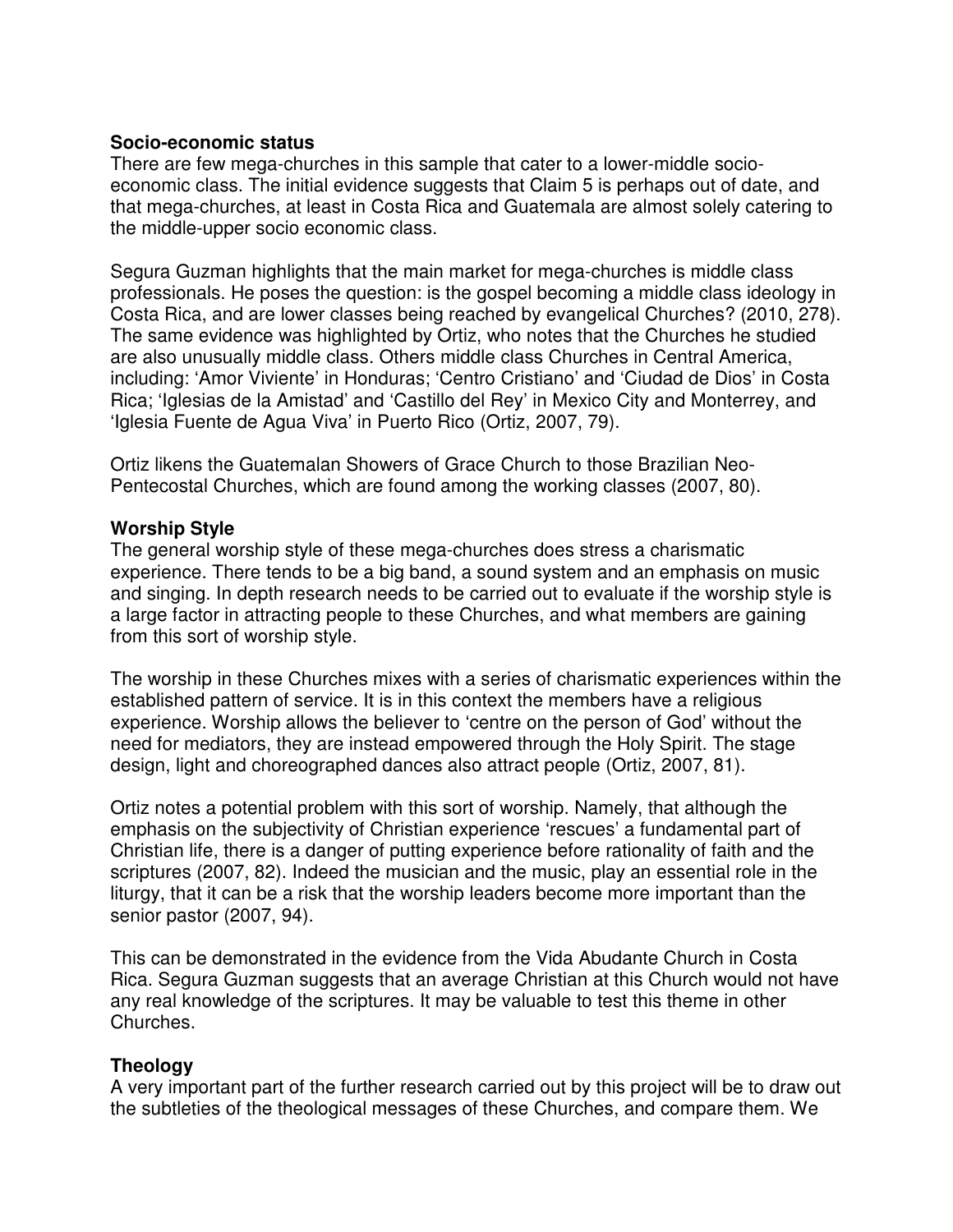need to determine how traditional, conservative or fundamentalist these Church's specific theologies are. This is something that can only be carried out over a prolonged period of time. The majority of mega-churches examined place importance on prosperity theology, and more than likely this will emerge as a theme in this Central American context.

In terms of the theology of Neo-Pentecostal Churches, Ortiz notes a pattern in their theology. These Churches tend to view the world as their parish, and consider themselves carriers of the message which brings spiritual life and economic freedom to people and society (2007, 111). There is importance placed on evangelism, spiritual warfare (in which one is waging war against sin and temptation) and the prosperity gospel (Ortiz, 2007, 111).

## **Politics**

The scholarship dealt with here does not significantly deal with political allegiances. The questions that need to be asked include: Are the Churches involved directly in politics? Do they hold loose political allegiances? Or do some of these Churches not involve themselves in the political spectrum at all?

Ortiz notes that some lay people are involved in political parties and trying to get political power, through which they believe they are contributing to the spiritual and social development of the country (2007, 111).

### **Social Justice**

The same further research needs to be carried out into the potential social justice work done by Churches. There is little in the fieldwork that speaks to this too, and thus the project must examine the Churches outreach, their activities outside of the immediate Church community, and whether there are Church programs sanctioned elsewhere in the country and the world.

### **Sectarianism**

Nearly all the Churches in this sample have emerged from other denominations or members of their pastoral team have done so. Sectarianism is tied to issues of theology, thus the project needs to be concerned with what the differences are between the specific Churches. Furthermore, what the relationship is between Churches and other denominational institutions? Following on from this, if sectarianism exists does it promote dogmatism that may alienate other Christians, and is this something particularly problematic in Central America?

### **Bibliography**

Gramby-Sobukwe, S. Hoiland, T. '"he Rise of the Mega-Church Efforts in International Development: A Brief Analysis and Areas for Further Research" in Transformation: An International Journal of Holistic Mission Studies, 26, 104, 2009.